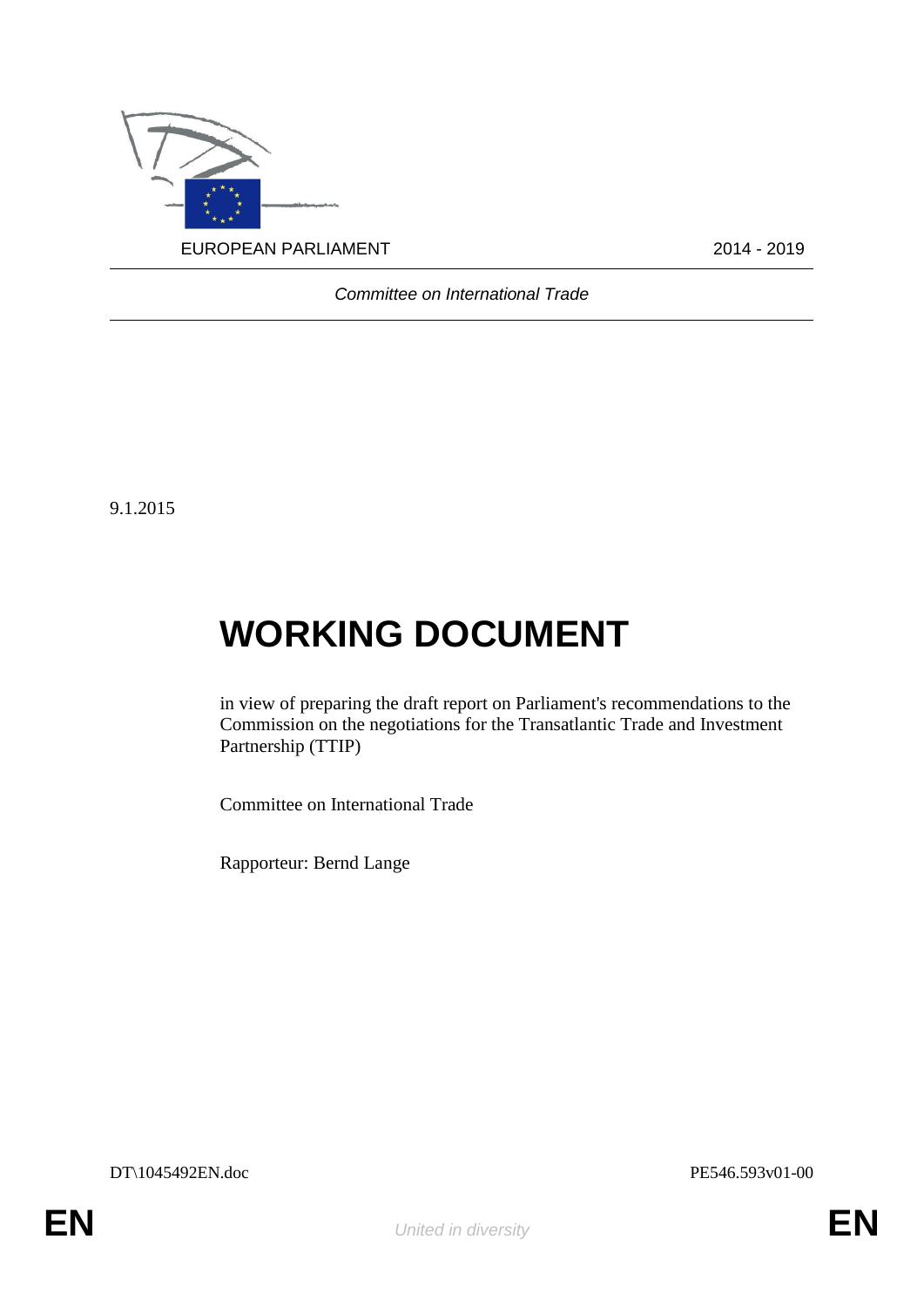## INTRODUCTION

When the EU negotiates an international agreement, such as TTIP, the European Parliament is entitled to express its position on the agreement, by means of a report, at any stage of the negotiations, based on Rule 108 of the Rules of Procedure. Your rapporteur would like to use this opportunity to assess the main results of the negotiations after approximately 1,5 years of discussions and to express the EP's views on the main issues of a potential TTIP agreement. The EP's report should contribute to a fresh start of the negotiations, now that the new Commission is in place and after the midterm elections in the US.

This report will be a follow-up of resolutions adopted in the previous parliamentary term on trade and investment negotiations with the United States in October 2012 and May 2013.

#### 1. TTIP AS A POTENTIAL INSTRUMENT FOR SUSTAINABLE GROWTH AND A STEPPING-STONE FOR RULES AT THE MULTILATERAL LEVEL

There is no doubt about the fact that we live in a globalised world which is moving ever closer together. The growing interconnectedness of global markets is undeniable. This is clearly illustrated by the fact that up to 40 % of European industrial products are manufactured from imported upstream products. With more and more goods and services being traded across borders and investments made abroad, it is crucial that policy makers shape the way markets interact and give structure to these complex processes and interactions that take place every day. The EU's trade policy can play an important role in supporting sustainable economic growth in the EU and beyond and the creation of good and stable jobs, but the perimeters must be set right. Proper trade rules are fundamental to added value in Europe, since Industrial production takes place in global value added chains.

A potential agreement with the United States could support the reindustrialisation of Europe and help increase the 2020 target for EU GDP generated by industry from 15 % to 20 %. It has the potential to create opportunities especially for small and medium sized businesses, who suffer more from non-tariff barriers than larger companies. An agreement between the two biggest economic blocks in the world also has the potential to create standards, norms and rules which will be adopted on a global level. This is even an advantage for third countries

However, it is also clear that the TTIP will not be key in resolving economic problems in the EU and no false hopes and expectations should be raised in that respect. The economic crisis will only be resolved and sustainable growth achieved in the EU with a different EU macroeconomic policy.

It must also be made clear that bilateral trade agreements such as a potential TTIP can only ever be a second-best option to agreements on the multilateral level. Especially given the recent positive developments in the WTO, we must ensure that an agreement with the US will serve as a stepping-stone for broader trade negotiations and will not be seen as an alternative to the WTO-process.

### 2. ON THE RIGHT SIDE OF GLOBALISATION

We are faced with an unregulated picture of globalization. Globalization is mismanaged. Unregulated globalization is an uncontrolled race to the bottom. Just cutting tariffs and eliminating non-tariff barriers and regulations is going in the wrong direction. But a good trade agreement could be an answer for being on the right side of globalization. We have to stimulate sustainable growth but at the same time we have to protect workers, consumers and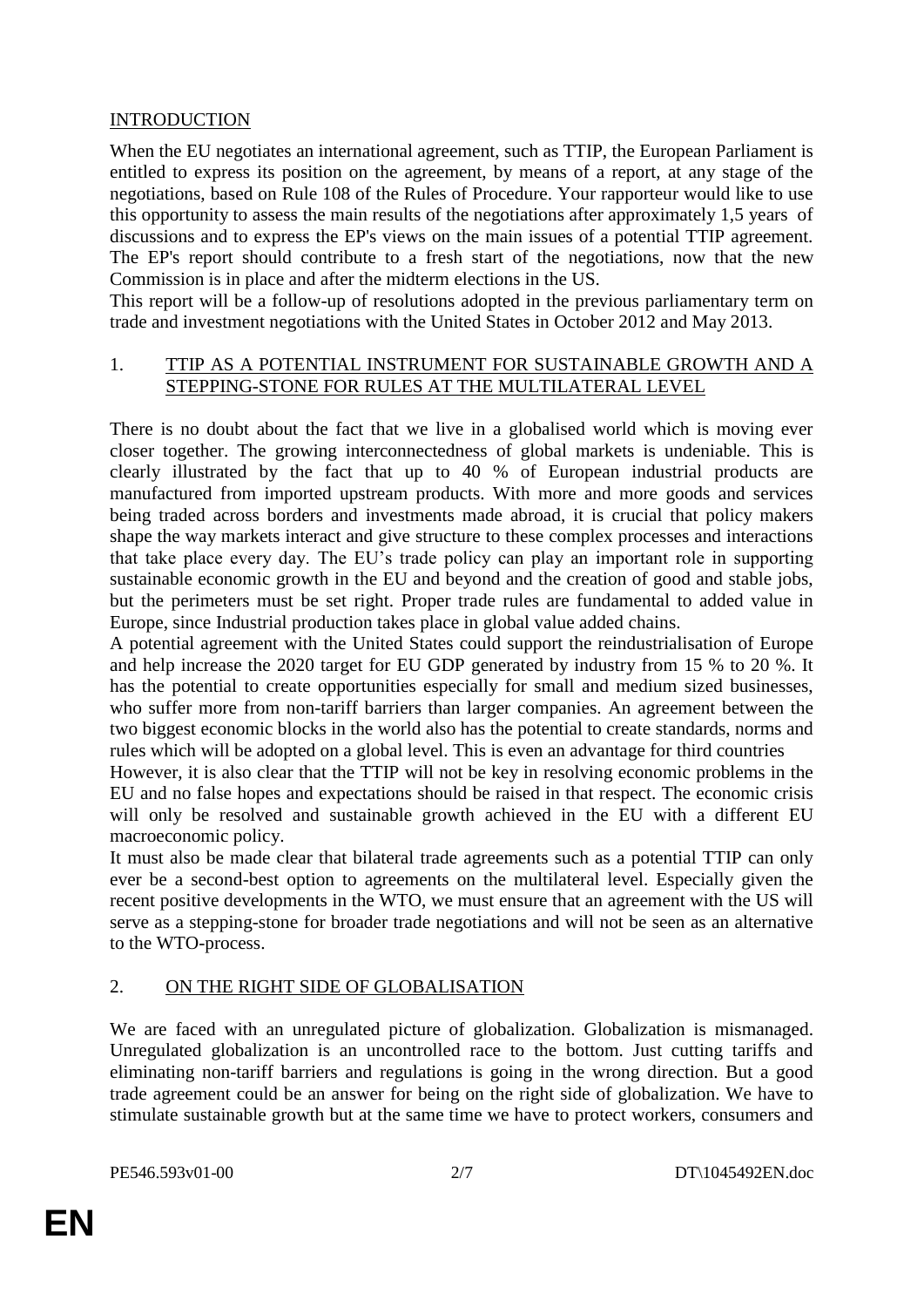the environment. We could create a regulatory framework by strengthening regulations to the highest standards on a global level, so that social and environment dumping is excluded. First and foremost, it must be ensured that trade policy serves the interests of citizens, consumers and workers .The well-being of ordinary citizens has to be the benchmark for a trade agreement. TTIP has to be a model for a good trade agreement responding these requirements. And when negotiations on TTIP are secret, there is no way that the democratic process can exert the checks and balances to guarantee the expected outcome.

## 3. TRANSPARENCY AND CIVIL SOCIETY INVOLVEMENT

The many critical voices in the public debate have shown the need for the TTIP negotiations to be conducted in a more transparent and inclusive manner, taking into account the concerns voiced by European citizens. The EP fully supports the decision of the Council to declassify the negotiating directives and the European Commission's transparency initiative which will now have to be translated into meaningful practical results. Equally important is Member States' involvement to ensure a broad, fact-based public debate on TTIP in Europe. Such a debate is fundamental in order to explore the real chances and concerns surrounding the agreement. The EP also encourages the Commission's on-going efforts to increase transparency in the negotiations by making more negotiation proposals available to the general public and hopes that even more documents will be made public after different negotiation rounds.

The European Parliament will continue to closely monitor the negotiating process and will engage with the Commission, Member States, the US Congress and administration as well as stakeholders on both sides of the Atlantic in order to ensure an outcome which will benefit citizens in the EU, the US and beyond.

The European Parliament will have to give its consent to an agreement, without which it cannot enter into force. The European Commission is therefore well advised to take the positions into account.

### 4. SCOPE OF A POSSIBLE AGREEMENT

The TTIP negotiations consist of negotiations on 3 main areas: market access (for goods, services and procurement), non-tariff barriers and regulatory cooperation and rules. All these areas are equally important to include in a comprehensive package that should be the aim of both negotiating parties. A fresh start to the TTIP talks, taking account of the progress achieved thus far, is needed to introduce a new dynamic into the negotiations.

# 4.1. MARKET ACCESS

In spite of the very low levels of tariffs on both sides of the Atlantic, the market access component of TTIP is very important, given the large volume of trade between the EU and US and the limited amount of high tariffs that continue to exist. The goal of the negotiations should be the elimination of all duty tariffs, while respecting sensitive products that could be subject to longer time frames for elimination of tariff duties or tariff rate quotas. Market access for industrial goods, agricultural products, services and public procurement are equally important and there should be a balance between the different proposals for these areas. We need to ensure that the market access offers on the different topics are equally ambitious and

DT\1045492EN.doc 3/7 PE546.593v01-00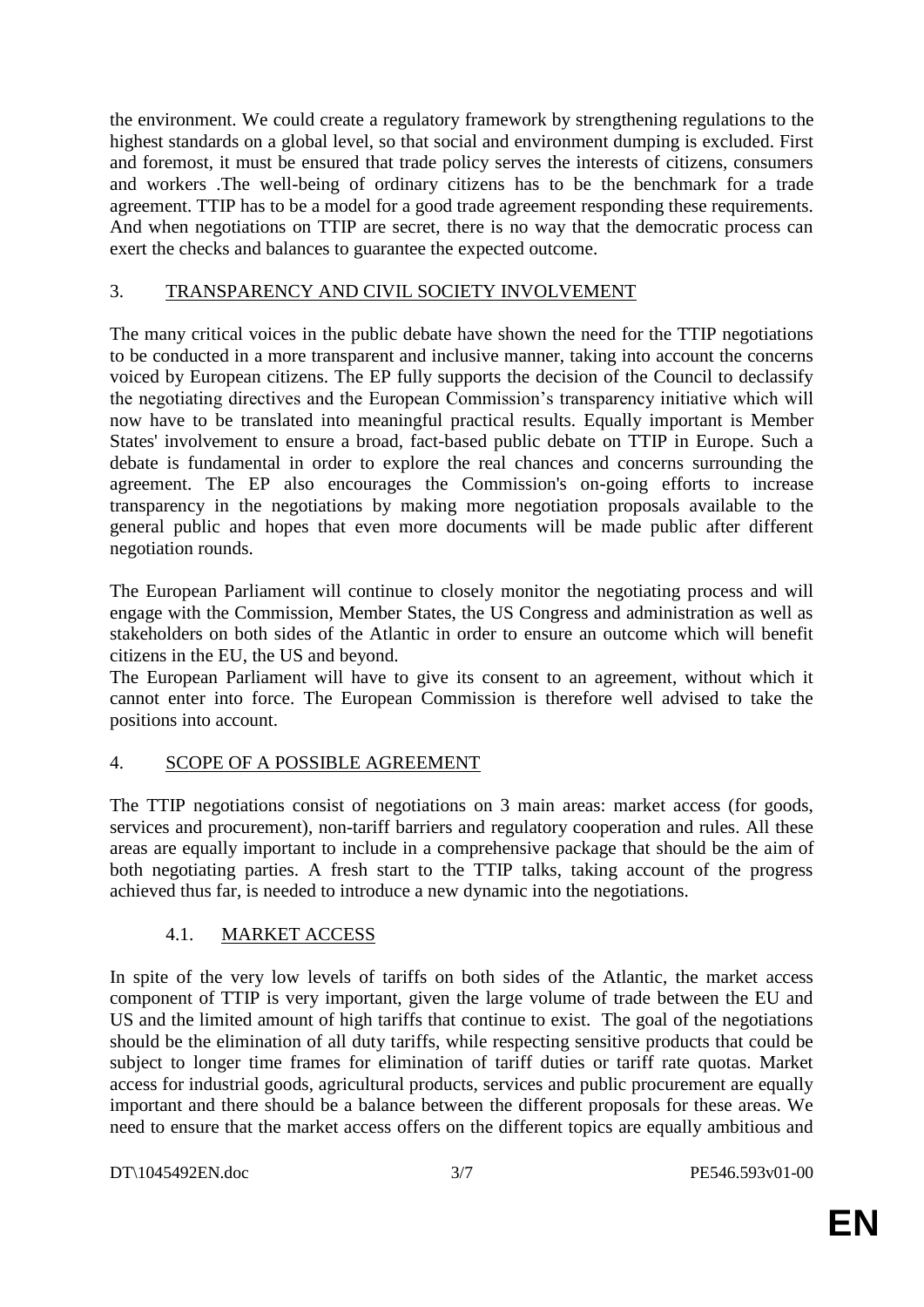reflect both parties' expectations.

Concerning services, it is important to note that the EU and the US have chosen to use a "hybrid approach", similar to what has been used in the framework of the negotiations on the Plurilateral Agreement on Services. This is not the traditional approach of the EU concerning the liberalization of services in bilateral free trade agreements.

Services are an important part of the EU's economy and many jobs are dependent on the export and import of services, therefore there is no doubt that there are important offensive interests for the EU in the services sector, for instance in the area of engineering, transport or telecommunication services. On the other hand, it is very important to ensure an adequate carve-out of sensitive services such as public services and public utilities, allowing national and local authorities enough room for manoeuvre to legislate in the public interest. A joint declaration reflecting negotiators' clear commitment to exclude these sectors from the negotiations would be very helpful in this regard.

Market access negotiations on financial services should be combined with convergence in financial regulation, in order to support on-going cooperation efforts in other international forums, such as the Basel Committee on Baking Supervision.

Rules of origin are an essential part of all market access negotiations. Negotiations on rules of origin should aim at reconciling the EU and US approaches to rules of origin The CETA agreement can serve as a good precedent in this regard. Given the conclusion of the CETA agreement and the potential upgrade of the EU-Mexico free trade agreement, the possibility and scope of cumulation will need to be considered.

# 4.1.1. PUBLIC PROCUREMENT

Public procurement is an essential part of economic activity both in Europe and in the US. The EU's public procurement market is one of the most open world-wide, ensuring that companies from third countries can bid for European contracts. Rather than putting up new barriers to protect the EU market, TTIP could serve as a vehicle to achieve a blueprint for farreaching liberalisation of the transatlantic public procurement markets.

The TTIP must therefore ensure that account is taken of the huge interest on the part of European companies in obtaining access to public contracts, for example for construction services, traffic infrastructure and goods and services. This will unquestionably be a decisive part of a comprehensive agreement.

In this regard it will be of the utmost importance to ensure that federal states are included in the negotiation process to achieve meaningful results in opening up US public procurement contracts to EU companies. It is therefore regretful that so far, no real progress seems to have been achieved in this area of the negotiations.

The results achieved in EU FTAs, such as CETA, give a good example of the scope and depth of a comprehensive public procurement chapter.

# 4.1.2. AGRICULTURE

The agricultural sectors in the EU and US differ considerably in many areas, such as consumer health aspects, GMOs and hormone-treated meat. Any negotiating result must respect and uphold the sensitivities and fundamental values of either side, such as the EU's precautionary principle. The outcome of the CETA negotiations shows that a balanced and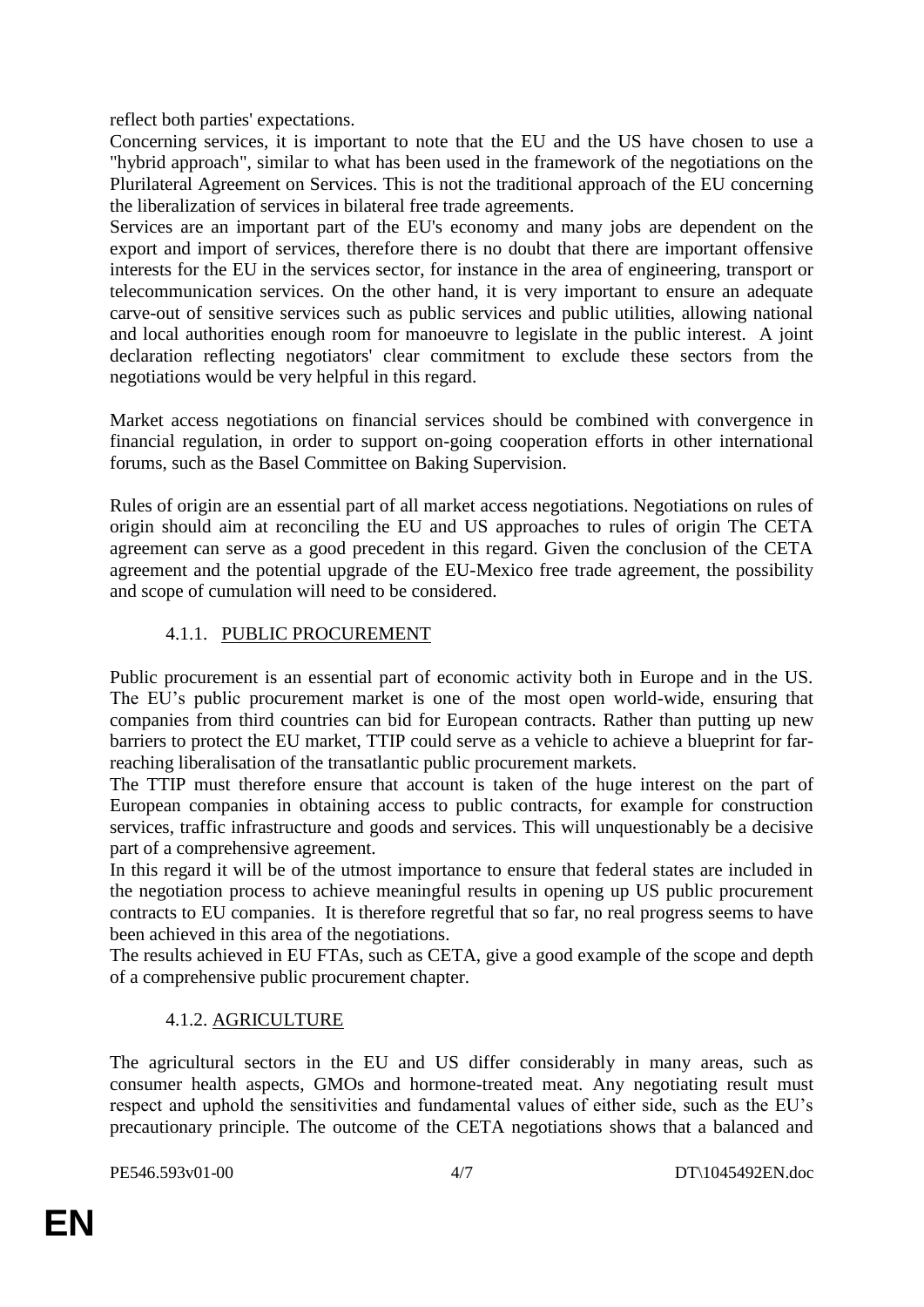mutually beneficial outcome in this field of negotiations between countries with differing approaches to food safety standards is possible.

## 4.1.3. ENERGY AND RAW MATERIALS

A future TTIP agreement should abolish any existing export restrictions on energy existing between the two trading partners, thereby supporting a diversification of energy sources. A partnership as stable as the transatlantic one offers both partners the potential for a dependable source of energy.

The right of either partner to govern the exploration and exploitation of energy sources shall remain untouched by an agreement, but non-discrimination applied once exploitation is decided. The access to raw materials as well as energy should also be granted on a nondiscriminatory basis for companies from either the EU or the US.

TTIP should also support the use and promotion of green goods and services, thereby tapping into the considerable potential for environmental and economic gains the transatlantic economy offers.

A TTIP could serve as a forum for the development of common energy production standards, always taking to account and adhering to existing standards on both sides.

## 4.2. REGULATORY COOPERATION AND NON TARIFF BARRIERS

Regulatory cooperation and the elimination of non-tariff barriers is the area of negotiations where most gains can be made in terms of increasing trade flows. But regulatory cooperation should in no way touch upon the existing levels of protection of health and safety, consumer, labour, environmental legislation and cultural diversity that exists with the EU, as reiterated in the Political Guidelines of President Juncker. Negotiators on both sides need to identify and be clear about which regulations are fundamental and cannot be compromised on and which regulations can be subject of reducing red tape. There have to be clear commitments where harmonization, where mutual recognition and where just information is possible. It seems, that for instance in the car sector there is a large potential of unlocking new trading opportunities, but this should be handled with care and might not be possible for all sectors and technical measures. We have to take into account the results of the actual negotiation rounds. One result for example is, that in the chemical sector no mutual recognition or harmonization is possible.

Both on TBT and SPS measures, negotiations should be built on the key principles of the multilateral SPS and TBT-agreements. Negotiations on SPS should recognize the right of both parties to manage risk in accordance with the level it deems to be appropriate in order to protect human, animal or plant life or health. The EU's precautionary principle should not be compromised.

Negotiations on both chapters should aim at increasing transparency and openness, strengthening cooperation between regulators and strengthening cooperation in international standards setting bodies, in the case of TBT.

Next to the TBT and SPS-negotiations, negotiations on regulatory issues will also focus on a range of cross - cutting disciplines on regulatory coherence and transparency, including early consultations, the use of impact assessments, and good regulatory practice. Regulatory coherence is part of the Commission's own agenda on better law making and synergies could be created between the TTIP negotiations and on-going reflection at the EU-level on 'better regulation'. In this respect it is very important to fully respect the European Parliament's role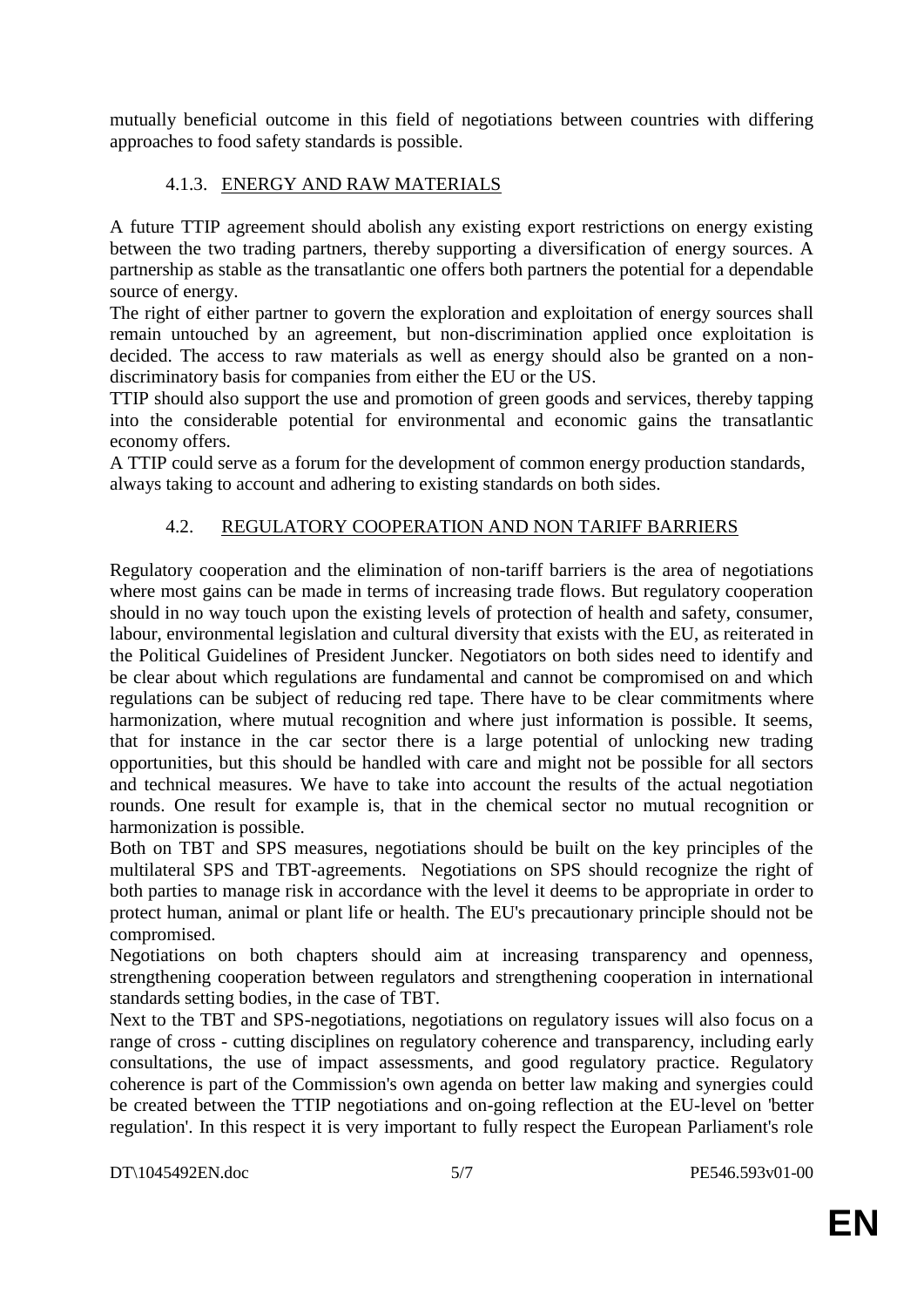within the EU's decision making process and its democratic scrutiny over EU regulatory processes. At the same time one needs to be vigilant about a balanced involvement of stakeholders within these regulatory processes.

These same concerns will need to be addressed when dealing with the so-called "built-in" agenda of TTIP aimed at having an institutional basis for future cooperation.

The sectorial initiatives on regulatory cooperation, on chemicals, pharmaceuticals and cosmetics can provide for important additional opportunities for removing unnecessary nontariff barriers and creating new market access opportunities. However, also in these areas regulatory cooperation should be dealt with great care in order not to affect each party's sovereign right to regulate (e.g. in the area of clinical trials, food safety, labelling of chemicals).

### 4.3. RULES

# 4.3.1. INTELLECTUAL PROPERTY RIGHTS

Intellectual property rights are a corner stone of both the EU and the US knowledge economy and therefore it is important that TTIP includes an ambitious IPR chapter.

Given both the EU's and the US high level of protection for patents (data exclusivity, patent term restoration), the IPR chapter in TTIP should reflect the EU's and the US most ambitious FTA provisions in this area, while continuing confirming the existing flexibilities in the TRIPS, notably in the area of public health.

The EU's IPR chapter should not include provisions (such as criminal sanctions) which were previously rejected by the European Parliament.

An ambitious chapter on intellectual property rights should also provide for enhanced protection and recognition of European Geographical Indications. The CETA-agreement can serve as a good example in this regard.

### 4.3.2. INVESTMENT LIBERALIZATION AND INVESTMENT PROTECTION

A future TTIP agreement should contain a comprehensive chapter on investment containing both provisions on investment liberalization and investment protection. The investment liberalization chapter should aim at granting non-discriminatory treatment for the establishment of European and American companies in each other's territories and eliminating as much as possible existing restrictions that have this effect, while taking account of the sensitive nature of some specific sectors.

Investment protection provisions should be limited to post-establishment provisions and should among others focus on non-discrimination, fair and equitable treatment and compensation for (in)direct expropriation.

Given the EU's and the US developed legal systems, a state-to-state dispute settlement system and the use of national courts are the most appropriate tools to address investment disputes.

Should ISDS provisions be included in the TTIP, it seems to be clear, that further reforms to the current model, are critical to avoid the problems that have arisen under the provisions in existing FTAs and BITs. Now that the results of the public consultation are available, a reflection processes is needed within and between the three European institutions on the needed reforms. Investors abroad have to be treated in a non-discriminatory fashion and